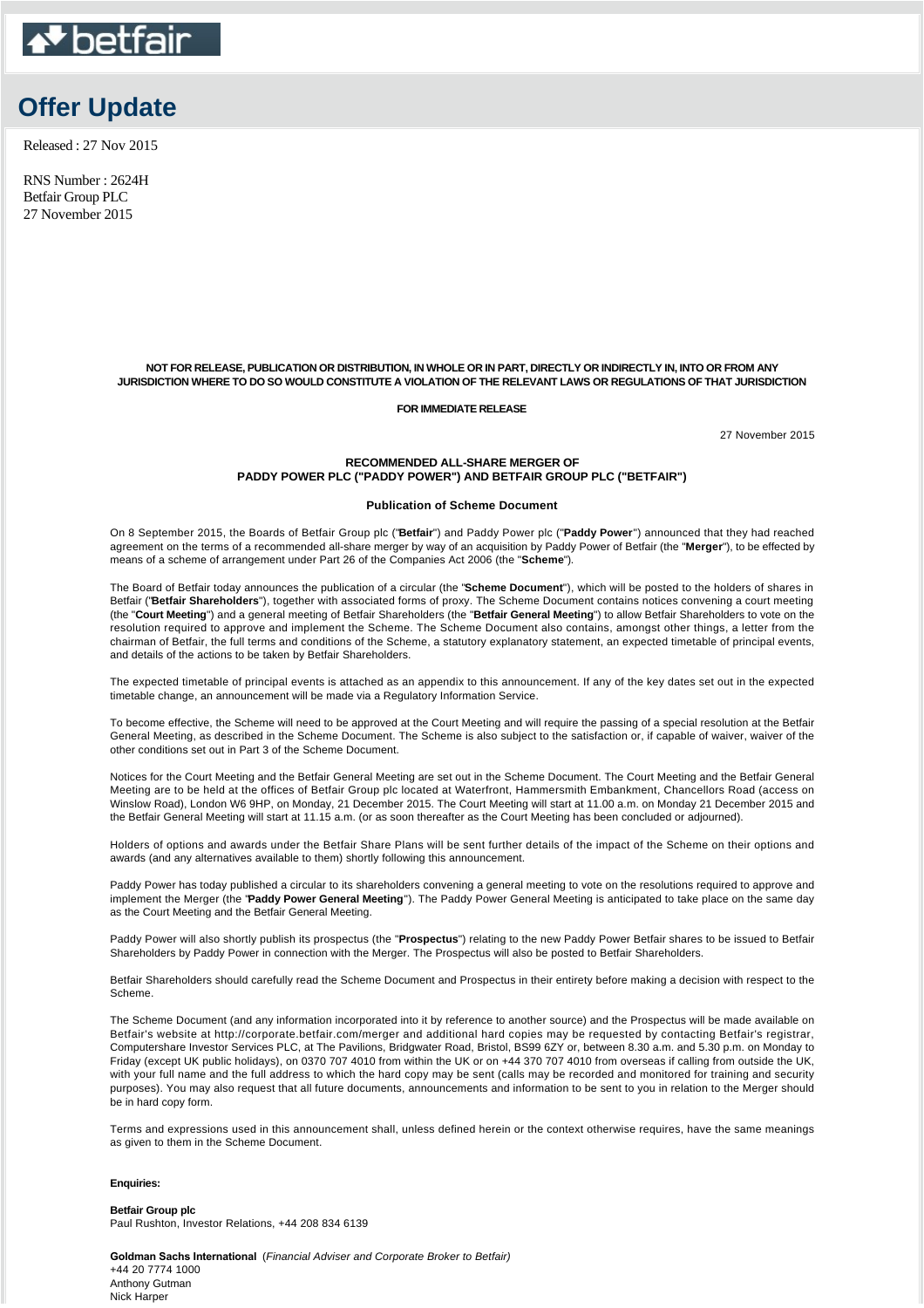*This announcement is not intended to, and does not, constitute or form part of any offer, invitation or the solicitation of an offer to purchase, otherwise acquire, subscribe for, sell or otherwise dispose of, any securities or any vote for approval in any jurisdiction pursuant to the Merger or otherwise. The Merger is being implemented solely by means of the Scheme Document, which contains the full terms and conditions of the Merger, including details of how to vote in respect of the Merger. Any decision in respect of, or other response to, the Merger should be made only on the basis of the information contained in the Scheme Document and the Prospectus.*

This announcement has been prepared for the purposes of complying with English law and the City Code on Takeovers and Mergers (the "Code") and the information disclosed may not be the same as that which would have been disclosed if this announcement had been prepared in accordance with the laws of *jurisdictions outside the United Kingdom.*

The distribution of this announcement in jurisdictions outside the United Kingdom may be restricted by law and therefore persons into whose possession this *announcement comes should inform themselves about, and observe, such restrictions. Any failure to comply with the restrictions may constitute a violation of the securities law of any such jurisdiction.*

*Goldman Sachs International, which is authorised by the Prudential Regulation Authority and regulated by the Financial Conduct Authority and the Prudential Regulation Authority in the United Kingdom, is acting exclusively for Betfair and no one else in connection with the Merger and the other matters referred to in this announcement, and will not be responsible to anyone other than Betfair for providing the protections afforded to clients of Goldman Sachs International or for providing advice in relation to the Merger or in connection with the other matters referred to in this announcement.*

## *Disclosure requirements of the Takeover Code*

*Under Rule 8.3(a) of the Code, any person who is interested in 1% or more of any class of relevant securities of an offeree company or of any securities*  exchange offeror (being any offeror other than an offeror in respect of which it has been announced that its offer is, or is likely to be, solely in cash) must make an Opening Position Disclosure following the commencement of the offer period and, if later, following the announcement in which any securities exchange *offeror is first identified. An Opening Position Disclosure must contain details of the person's interests and short positions in, and rights to subscribe for, any relevant securities of each of (i) the offeree company and (ii) any securities exchange offeror(s). An Opening Position Disclosure by a person to whom Rule 8.3 (a) applies must be made by no later than 3.30 pm (London time) on the 10th business day following the commencement of the offer period and, if appropriate, by no later than 3.30 pm (London time) on the 10th business day following the announcement in which any securities exchange offeror is first identified. Relevant persons who deal in the relevant securities of the offeree company or of a securities exchange offeror prior to the deadline for making an Opening Position Disclosure must instead make a Dealing Disclosure.* 

*Under Rule 8.3(b) of the Code, any person who is, or becomes, interested in 1% or more of any class of relevant securities of the offeree company or of any*  securities exchange offeror must make a Dealing Disclosure if the person deals in any relevant securities of the offeree company or of any securities exchange *offeror. A Dealing Disclosure must contain details of the dealing concerned and of the person's interests and short positions in, and rights to subscribe for, any relevant securities of each of (i)*

*the offeree company and (ii) any securities exchange offeror(s), save to the extent that these details have previously been disclosed under Rule 8. A Dealing Disclosure by a person to whom Rule 8.3(b) applies must be made by no later than 3.30 pm (London time) on the business day following the date of the relevant dealing.*

*If two or more persons act together pursuant to an agreement or understanding, whether formal or informal, to acquire or control an interest in relevant*  securities of an offeree company or a securities exchange offeror, they will be deemed to be a single person for the purpose of Rule 8.3. Opening Position *Disclosures must also be made by the offeree company and by any offeror and Dealing Disclosures must also be made by the offeree company, by any offeror and by any persons acting in concert with any of them (see Rules 8.1, 8.2 and 8.4).*

*Details of the offeree and offeror companies in respect of whose relevant securities Opening Position Disclosures and Dealing Disclosures must be made can be found in the Disclosure Table on the Takeover Panel's website at www.thetakeoverpanel.org.uk, including details of the number of relevant securities in issue, when the offer period commenced and when any offeror was first identified. You should contact the Panel's Market Surveillance Unit on +44 (0)20 7638 0129 if you are in any doubt as to whether you are required to make an Opening Position Disclosure or a Dealing Disclosure.*

#### *Publication on website*

*A copy of this announcement will be made available at [http://corporate.betfair.com](http://corporate.betfair.com/) no later than 12:00 noon (London time) on 30 November 2015 (being the business day following the date of this announcement) in accordance with Rule 30.4 of the Code. The content of the website referred to in this announcement is not incorporated into and does not form part of this announcement.*

## **APPENDIX Expected timetable of principal events**

| Event                                                                                                         | Time and/or date                                                                                    |
|---------------------------------------------------------------------------------------------------------------|-----------------------------------------------------------------------------------------------------|
| Latest time for receipt of blue Forms of Proxy/ CREST<br><b>Proxy Instructions for the Court Meeting</b>      | 11.00 a.m. on 17 December 2015 <sup>(1)</sup>                                                       |
| Latest time for receipt of white Forms of Proxy/<br><b>CREST Proxy Instructions for the General Meeting</b>   | 11.15 a.m. on 17 December 2015 <sup>(2)</sup>                                                       |
| Voting Record Time for the Court Meeting and General<br>Meeting                                               | 6.00 p.m. on 17 December 2015 <sup>(3)</sup>                                                        |
| <b>Court Meeting</b>                                                                                          | 11.00 a.m. on 21 December 2015                                                                      |
| <b>General Meeting</b>                                                                                        | 11.15 a.m. on 21 December 2015 <sup>(4)</sup>                                                       |
| The following dates are subject to change <sup>(5)</sup>                                                      |                                                                                                     |
| Court Hearing (to sanction the Scheme)                                                                        | A date expected to be in the first quarter of 2016,<br>subject to regulatory clearances $(D)^{(6)}$ |
| Last day of dealings in, and for registrations of transfers<br>of and disablement in CREST of, Betfair Shares | D                                                                                                   |
| Dealings in Betfair Shares suspended                                                                          | 5.00 p.m. on D                                                                                      |
| Scheme Record Time                                                                                            | 6.00 p.m. on D                                                                                      |
| Effective Date of the Scheme <sup>4</sup>                                                                     | D+1 2016                                                                                            |
| Cancellation of admission of and dealings in Betfair<br><b>Shares</b>                                         | By no later than 8.00 a.m. on D+1 2016                                                              |
| Long Stop Date                                                                                                | 30 June 2016 <sup>(7)</sup>                                                                         |

**The Court Meeting and the General Meeting will each be held at the offices of Betfair Group plc located at Waterfront, Hammersmith Embankment, Chancellors Road (access on Winslow Road), London W6 9HP.**